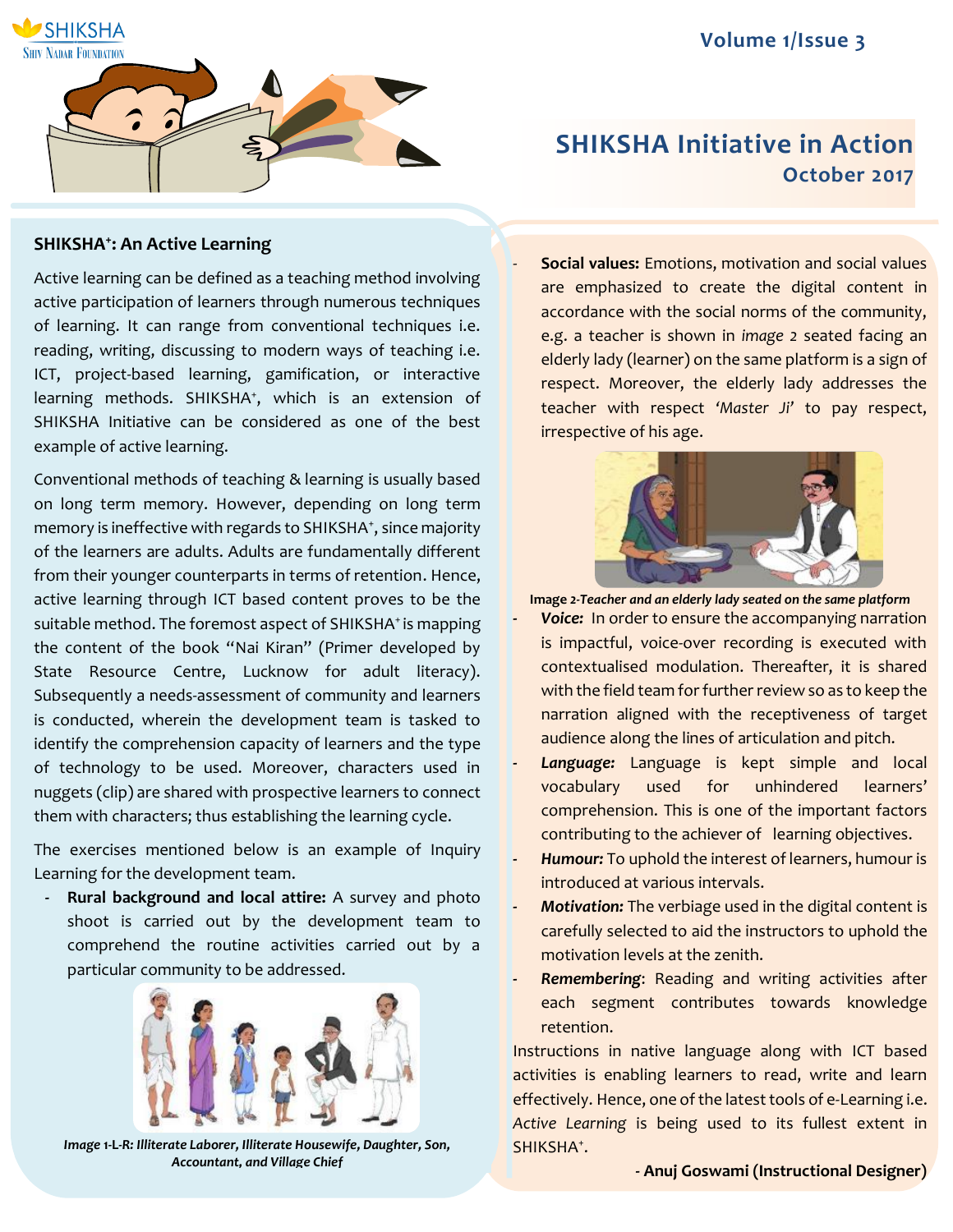

# **Recruitment and Selection of SHIKSHA<sup>+</sup>Instructors for the 2nd Batch of SHIKSHA<sup>+</sup> at Kasmanda**

Instructors are the core enablers of SHIKSHA<sup>+</sup>. Thus, a rigorous selection process is followed in order to recruit suitable candidates with the right attitude and appropriate knowledge. On 15th September 2017, adhering to such a rigorous selection process, SHIKSHA<sup>+</sup> at Kasmanda block of District Sitapur, welcomed 7 female instructors and 5 male instructors on board.



*Image 3 - Newly recruited instructors with their mentors on extreme left and extreme right (front row)*

#### *Selection Procedure of Instructors*



#### *Training of New Instructors*

With the intent to equip instructors with necessary skills, capacity building training program is conducted after final selection. The objective of the training is to give them clear understanding of their roles and responsibilities, acquaint them with the technology and develop their knowledge about the skills and practices involved in ICT based education. Furthermore, a session on teaching andragogy or method, documentation and soft skills is also conducted.



*Image 4 - Training session*

Along the aforesaid lines, a 10 day training for newly recruited instructors was being led by Academic Lead, Ms. Preeti Sharma at Kasmanda *(see image 4).*

#### *Field Visit*

As one of the significant facets of training, instructors are taken on a field visit to acquaint them with the community, as well. It contributes towards the fulfilment of community mobilisation, too. In view of above, the newly recruited instructors visited the communities of different villages at Kasmanda, wherein they shared information about SHIKSHA<sup>+</sup> with the community. Thereafter, they participated in a village-mapping exercise with aid of the villagers. All such activities help in building rapport and in identifying the ideal location for the centre. Moreover, it upholds the transparency in our endeavours towards eradication of illiteracy among the community members. Subsequently, the instructors are assigned to their respective centres.



*Image 5 - Village-mapping exercise*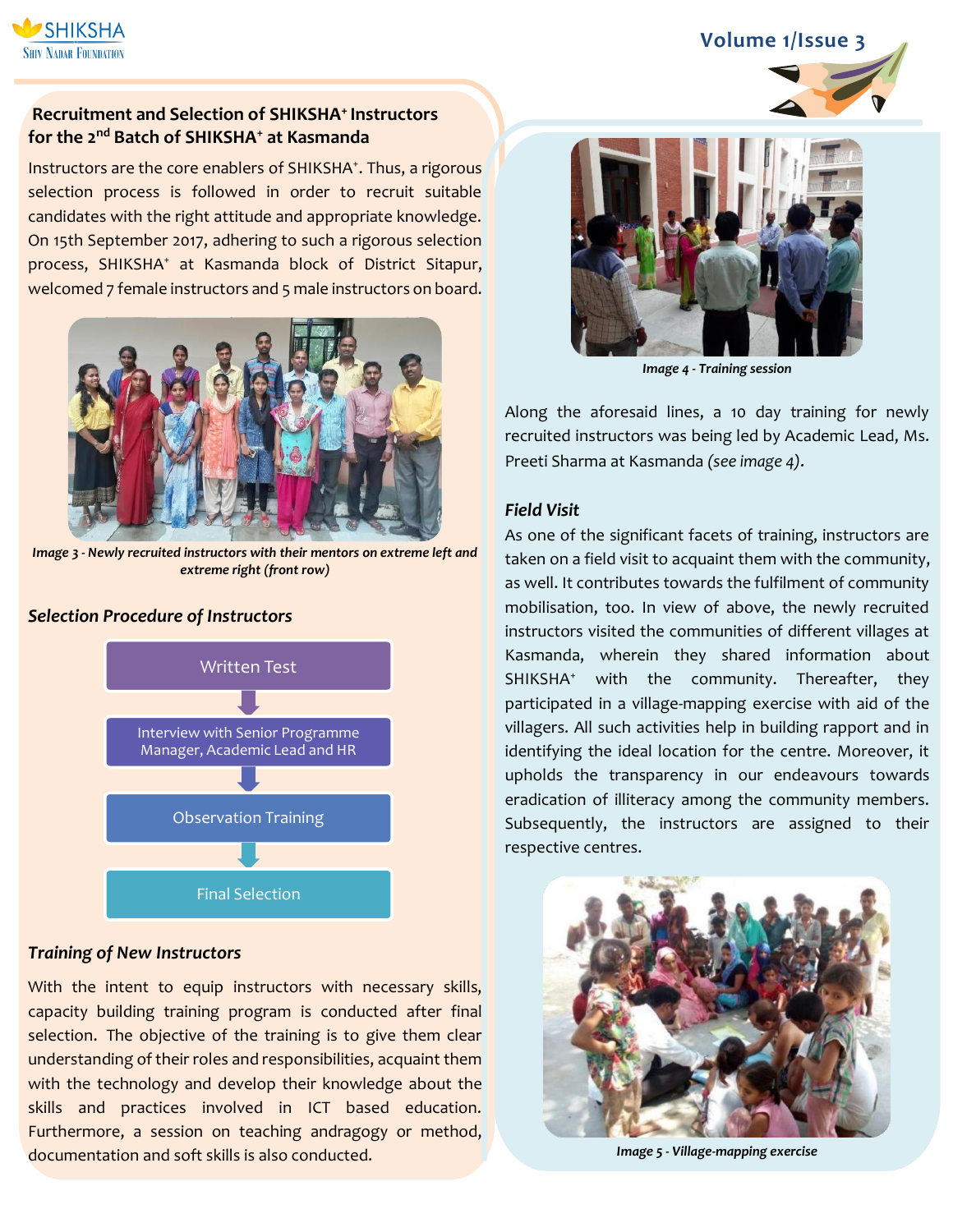

# **Chris Garrett's Visit to Centre of Excellence**



*Image 6* **–Chris being acquainted with importance of assessment through tab**

On 24<sup>th</sup> of August, 2017, SHIKSHA Initiative was privileged to facilitate a familiarisation tour in an effort to introduce Chris Garrett to various facets of SHIKSHA Initiative. Chris is one of the esteemed board members of Better World Ed (formerly reweave). The mission of Better World Ed is to overcome world's big challenges by disseminating empathy among youths. During his visit to Bhagat Convent School, he was informed about the technology that SHIKSHA Initiative uses in the ICT integrated class rooms. He had the opportunity to spectate live teacher-student transaction in the ICT integrated class room. Subsequently, he was provided a panoptic overview of various operating procedures. He was apprised about the impact-measurement of SHIKSHA Initiative along the lines of various aspects Viz. Literacy level, content retention, attendance rate. The ways in which teachers are constantly supported and engaged were explained by one of our resource coordinator Mr. Shailendra Yadav at Primary School Sarai Dula. Subsequently, assessment coordinator, Mr. Sumit Raha, informed Chris about the parameters on which assessments are developed by SHIKSHA Initiative. Later, he visited one of the SHIKSHA<sup>+</sup> centres at village Chhaulas, and witnessed an adult literacy session. After completion of the field visit, he experienced an attributes enhancement training of newly recruited SHIKSHA<sup>+</sup> field instructors being led by Academic Lead, Ms. Preeti Sharma. He was accompanied by Mr. Lalitendra Bhartiya, Operations Manager and Sayantan Sinha, Project Associate, SHIKSHA Initiative from the commencement till his departure. During the visit Chris learned about the impact of social change brought about by SHIKSHA Initiative through the prism of its employees. He has expressed his interest in collaborating with SHIKSHA Initiative.



#### **Trainings**

Training and capacity building are an integral part of the effective implementation of SHIKSHA Initiative. Thus, following trainings were organized in September 2017:

- *School Teachers Training (September 1-19, 2017):* Training of government schools teachers at Kasmanda was conducted in two groups i.e.
	- o *Induction:* It was organized for teachers of newly selected schools and for those teachers who have received guidance from the field supervisors in their schools. A total of 54 teachers were trained during the training.
	- o *Refresher:* Refresher training was conducted for the teachers who have already participated in the induction training. The main objective of the training was to revisit the concepts and focus on the assessment and augmentation process. A total of 66 teachers were trained during the training.
- *SHIKSHA<sup>+</sup> Instructors Training (September 4-14, 2017):* Training of newly recruited instructors for SHIKSHA<sup>+</sup> CoE was conducted at SNU.

#### **SHIKSHA Initiative Data**

| <b>Particulars</b>          | <b>CoE</b>     | <b>Expansion</b> |
|-----------------------------|----------------|------------------|
| No. of District             | $\overline{2}$ |                  |
| No. of Block                | $\mathcal{L}$  |                  |
| No. of Villages             | 50             | 132              |
| No. of Schools              | 35             | 62               |
| No. of Students             | 2257           | 3462             |
| <b>Student Attendance %</b> | 69.48%         | 67.13%           |
| <b>Total Staff</b>          | 56             | 34               |

#### **SHIKSHA<sup>+</sup>Data**

- *CoE:* 11 centres running in Gautam Buddha Nagar and Bulandshahr with 114 learners
- **Expansion:** 16 centres running in 9 villages with 165 learners enrolled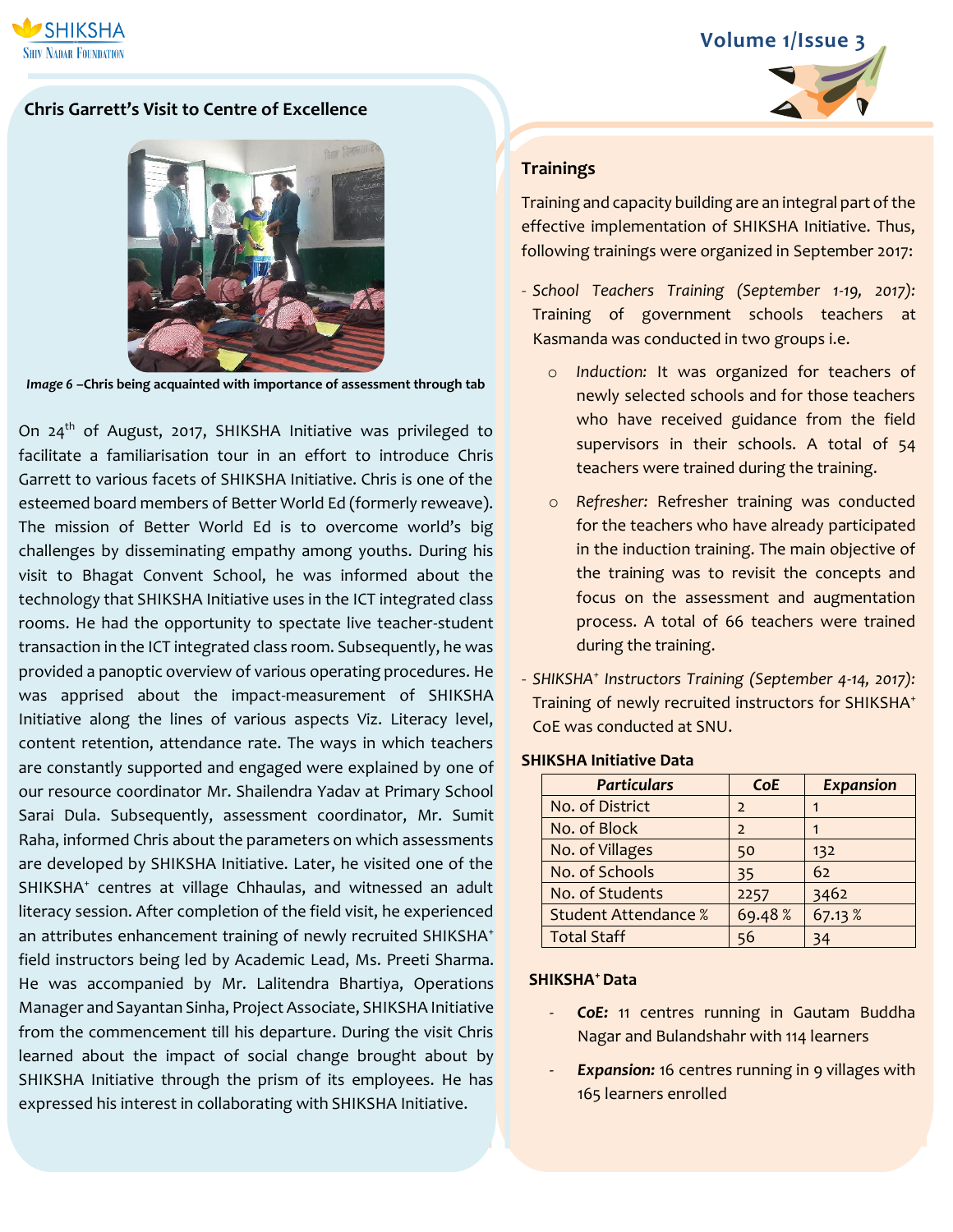

#### **From the diary of SHIKSHA Initiative**



*Image 7 – SHIKSHA<sup>+</sup>Learners with their younger counterparts of SHIKSHA Initiative*

As a scheduled visit, I visited a SHIKSHA+ centre at village Jahangirpur of Gram Panchayat Dahawa. The centre functions from one of the rooms of Primary School (P.S), Jahangirpur. Being located within the premises of a school, students who are all agog about the centre are often seen peeking through the corners of the doors and the windows of the centre. Being seated in the corner while noting down my observations about the centre, I saw two students who entered the centre and quietly sat beside the learners. After the class was adjourned, out of concern I asked whether they were being late for their home. One of the girl student told me "I will go with my mother." I was engulfed with a sense of elation to discover that within the same premises, on one hand a daughter is receiving education form an ICT integrated classroom operated by SHIKSHA Initiative and on the other hand her mother is learning the signs, words and numbers in a SHIKSHA<sup>+</sup> Centre. Further, I asked her how does she acknowledge the fact that her mother is attending a class at this age. To the aforesaid she responded "Indeed I feel good about it, because now my mother checks my school notebook and sometime we sit together to study at home." We at SHIKSHA Initiative, endeavour to ensure that people will recognise education as a way of life and not just as some sort means to be benefited in the short run. The revelations brought about by the brief interaction with the student, not only complement SHIKSHA Initiative's earnest and conscientious attempt to eradicate illiteracy, but also affirm the fact that education has been embraced as a way of life by both mother and daughter *(See Image 7).*

**-** *Smriti Ria Patar (Project Associate)*

# **Cheers to Dedication**

*Image 8- Simran, SHIKSHA<sup>+</sup> Instructor (Left), SHIKSHA<sup>+</sup>Learners (Right), Maleli centre*

When Simran reached the centre in the morning to conduct a class, to her dismay, she discovered that learners were busy preparing for attending the ceremony of the family members of landlord where the centre operates. Simran never had any prior information of the ceremony and just when all the learners were about to leave, she said that she will come tomorrow. Subsequently learners requested her not to cancel the session and informed that they could leave for the ceremony later. Thus, the adult literacy class functioned as per schedule. In view of above, Simran recalls her experience of community mobilization drive when she went door to door explaining the importance of literacy and education, thereafter inspiring the community members to attend the centre. Thus, in a short span of time, situation has changed rapidly wherein learners are highly motivated to attend the class and postpone their personal engagements of their own free will. The level of motivation of learners and dedication of the instructor depicted by the aforementioned has been acknowledged by SHIKSHA Initiative.

## **Collaboration with Government Officials**

- Laptop distribution to new schools, Kasmanda (8 *September 2017):* Laptops were distributed to new 29 schools by Mr. Griesh Mishra, Assistant Block Resource Coordinator, Kasmanda during the training. Appreciating the efforts of SHIKSHA Initiative, he asked teachers to cooperate and teach through laptop.
- Basic Shiksha Adhikari's (B.S.A.) visit during the *teachers training, Kasmanda:* During the training, Mr. Ajay Kumar Gupta (B.S.A) paid a visit in the training. Moreover, he encouraged teachers to use SHIKSHA smart class and appreciated SHIKSHA initiative in its endeavor to eradicate illiteracy.